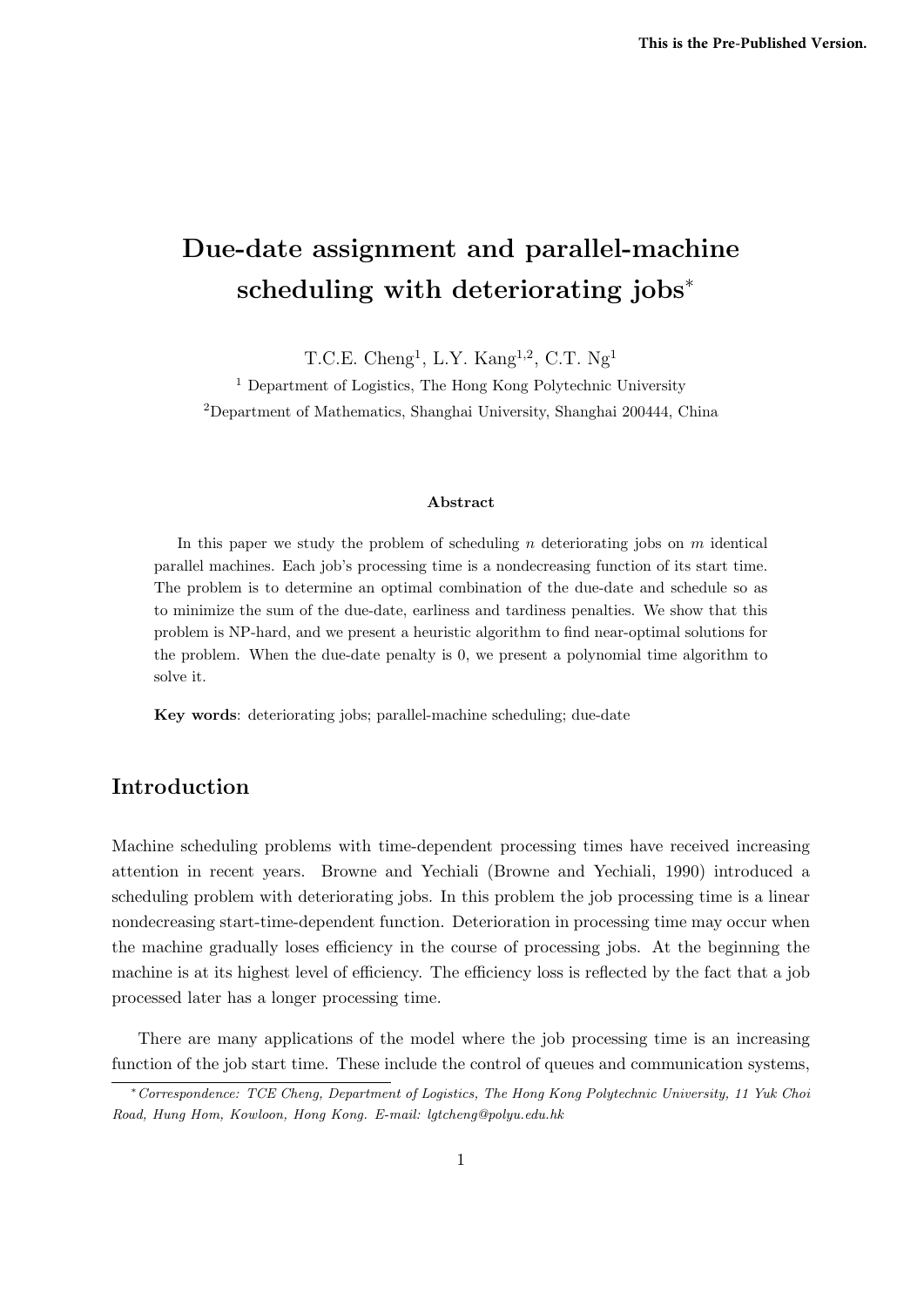shops with deteriorating machines, and/or delay of maintenance or cleaning, fire fighting, and hospital emergency wards, scheduling steel production in rolling mills (see Browne and Yechiali, 1990, Kubiak and van de Velde, 1998, Kunnathur and Gupta, 1990, Ng et al, 2002 ). Scheduling in the settings described above is known as scheduling of deteriorating jobs. The processing time of a deteriorating job  $J_j$  is given by  $f_j(t)$ , where  $f_j(t)$  is a nondecreasing function of the job start time t. Most of the related studies ( Bachman and Janiak, 2000, Bachman et al, 2002, Cheng et al, 2004, Cheng et al, 2004, Cheng and Ding, 2000, Hsieh and Bricker, 1997) are confined to linear deterioration.

In this paper we study the scheduling of deteriorating jobs in the context of the common due-date problem (CDDP), which deals with job scheduling on machines in a just-in-time (JIT) production environment (see Baker and Scudder, 1990, Gordon et al,  $2002^a$ , Gordon et al,  $2002^b$ , Cheng et al, 2002, Panwalker et al, 1982). In a JIT system, jobs are to be completed neither too early nor too late, which leads to the scheduling problem involving both earliness and tardiness costs and the cost of assigning due-dates. Completing a job early means having to bear the costs of holding unnecessary inventories, while finishing a job late results in a contractual penalty and a loss of customer goodwill.

The due-date assignment problem arises when a firm offers a due-date to its customers during sale negotiations. The firm has to offer a price reduction if the offered due-date far exceeds the one expected by the customers. In many instances, due-dates are negotiated rather than simply dictated by the customers. The later the due-dates are fixed, the higher the probability that the product will be completed or delivered on time. In order to maintain a good image with the customers, many companies tolerate reasonable holding costs in favour of keeping the established due-dates. Thus, the decision maker has to balance the losses resulting from the holding costs and the advantages of finishing the orders on time.

Applications of the common due-date problem in real-life situations abound. Baker and Scudder (Baker and Scudder, 1990) observed that treating due-date as decision variables reflects the practice in some shops of setting due-dates internally, as targets to guide the progress of shop floor activities. Prescribing a common due-date might represent a situation where several items constitute a single customer's order, or it might reflect an assembly environment in which the components should all be ready at the same time in order to avoid staging delays.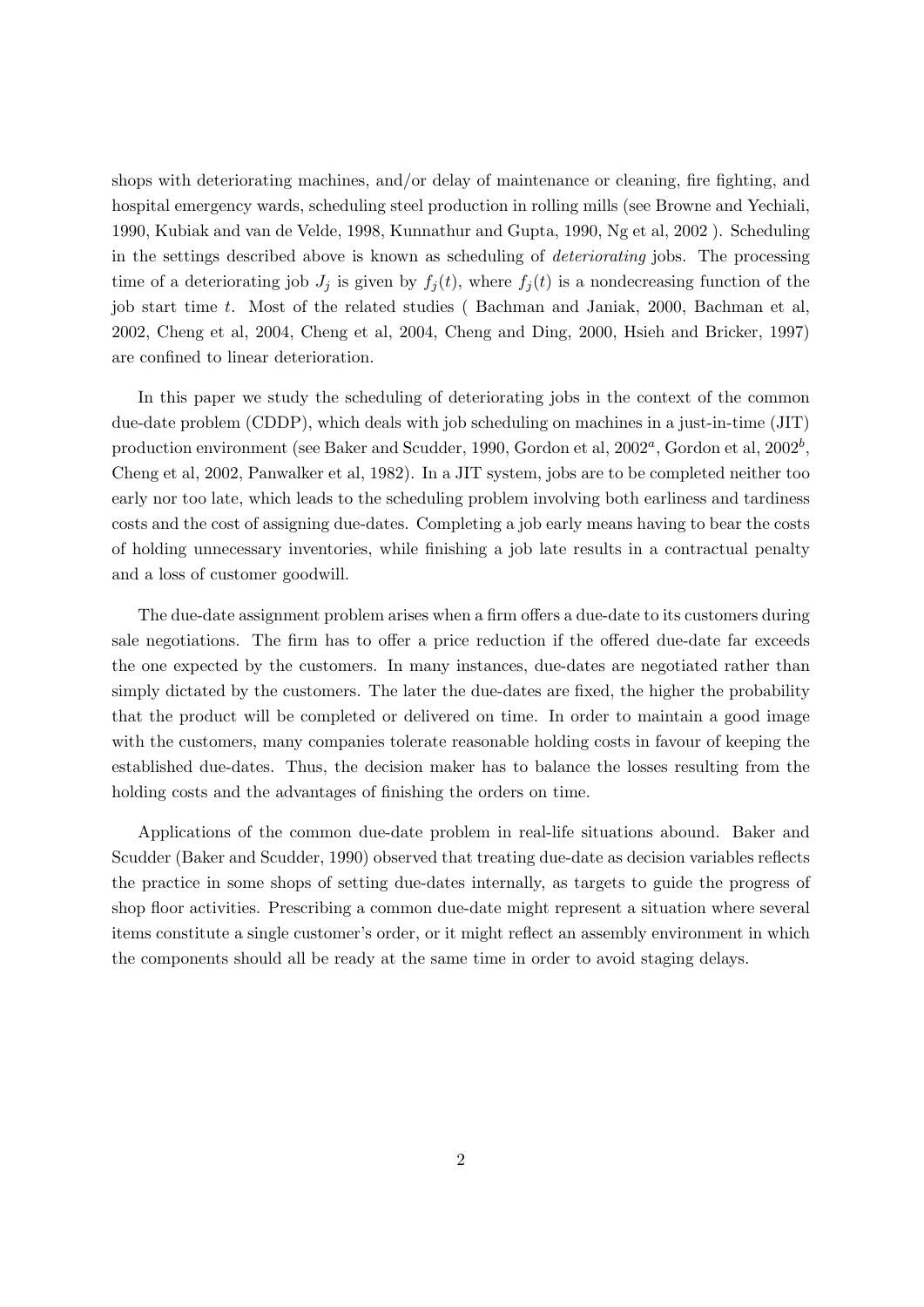### Problem formulation

Let  $\mathcal{J} = \{1, 2, ..., n\}$  be a set of n jobs and m identical parallel machines be given. The job processing times deteriorate linearly as a function of their start times. In the remainder of this paper, we denote the normal processing time of job j by  $a_j$ , and its actual processing time if processed at time t on a machine by  $p_i(t) = a_i + b_i(t - t_0)$ , where  $t_0$  is the start time of the machine,  $b_j > 0$   $(j = 1, 2, ..., n)$  is the job-dependent deterioration rate of job  $J_j$ , which determines the job's (actual) processing time at  $t > t_0$ . In this paper we study the case where the job-independent deterioration rates are identical for all the jobs, i.e.,  $b_i = b$ . For any given schedule  $\sigma$ , define

 $s_i(\sigma)$  = the processing time of the machine before job j is processed,  $d =$  the common due date,  $p_i(\sigma) = a_i + bs_i(\sigma)$ , i.e., the actual processing time of job j.

 $C_i(\sigma)$  = the completion time of job j,

 $E_i(\sigma) = \max\{0, d - C_i(\sigma)\}\$ , i.e., the earliness of job j,

 $T_i(\sigma) = \max\{0, C_i(\sigma) - d\}, \text{ i.e., the tardiness of job } j,$ 

 $f(d, \sigma) = \sum (\alpha E_j(\sigma) + \beta T_j(\sigma) + \gamma d)$ , i.e., the total penalty function, where  $\alpha, \beta$ , and  $\gamma$  are the unit earliness, tardiness and due-date penalty, respectively.

Consider the problem of scheduling n jobs on m identical parallel machines. Each job can be processed by any of the m machines, taking into account the following constraints: a machine performs at most one job at a time, and each job is processed by at most one machine at a time. The goal is to determine an optimal combination of the due date  $d^*$  and schedule  $\sigma^*$ so that  $f(d, \sigma)$  is minimized. Using the three-field notation of Graham et al. (Graham et al, 1979), the problem is denoted as  $Pm|p_j(s_j) = a_j + bs_j \geq (\alpha E_j + \beta T_j + \gamma d)$ .

Panwalker et al. (Panwalker et al, 1982) were the first researchers to consider  $1|p_j| \sum (\alpha E_j +$  $\beta T_i + \gamma d$ , and they gave an  $O(n \log n)$  algorithm to solve the problem. For identical parallel machines, Cheng and Chen (Cheng and Chen, 1994), and De et al. (De et al, 1994) showed that  $Pm|p_j| \sum (\alpha E_j + \beta T_j + \gamma d)$  is NP-hard even if  $m = 2$ . Cheng (Cheng, 1989) proposed a heuristic algorithm for this problem. For identical and uniform parallel machines, Emmons (Emmons, 1987) proposed an  $O(n \log n)$  algorithms for  $P|p_j| \sum (\alpha E_j + \beta T_j)$  and  $Q|p_j| \sum (\alpha E_j + \beta T_j)$ . Cheng et al. (Cheng et al. 2004) studied the problem  $1|p_j(s_j) = a_j + bs_j|\sum(\alpha E_j + \beta T_j + \gamma d)$ and presented an  $O(n \log n)$  algorithm to solve the problem.

In the following section, we give an NP-hardness proof for  $Pm|p_j(s_j) = a_j + bs_j \geq (\alpha E_j + \alpha E_j)$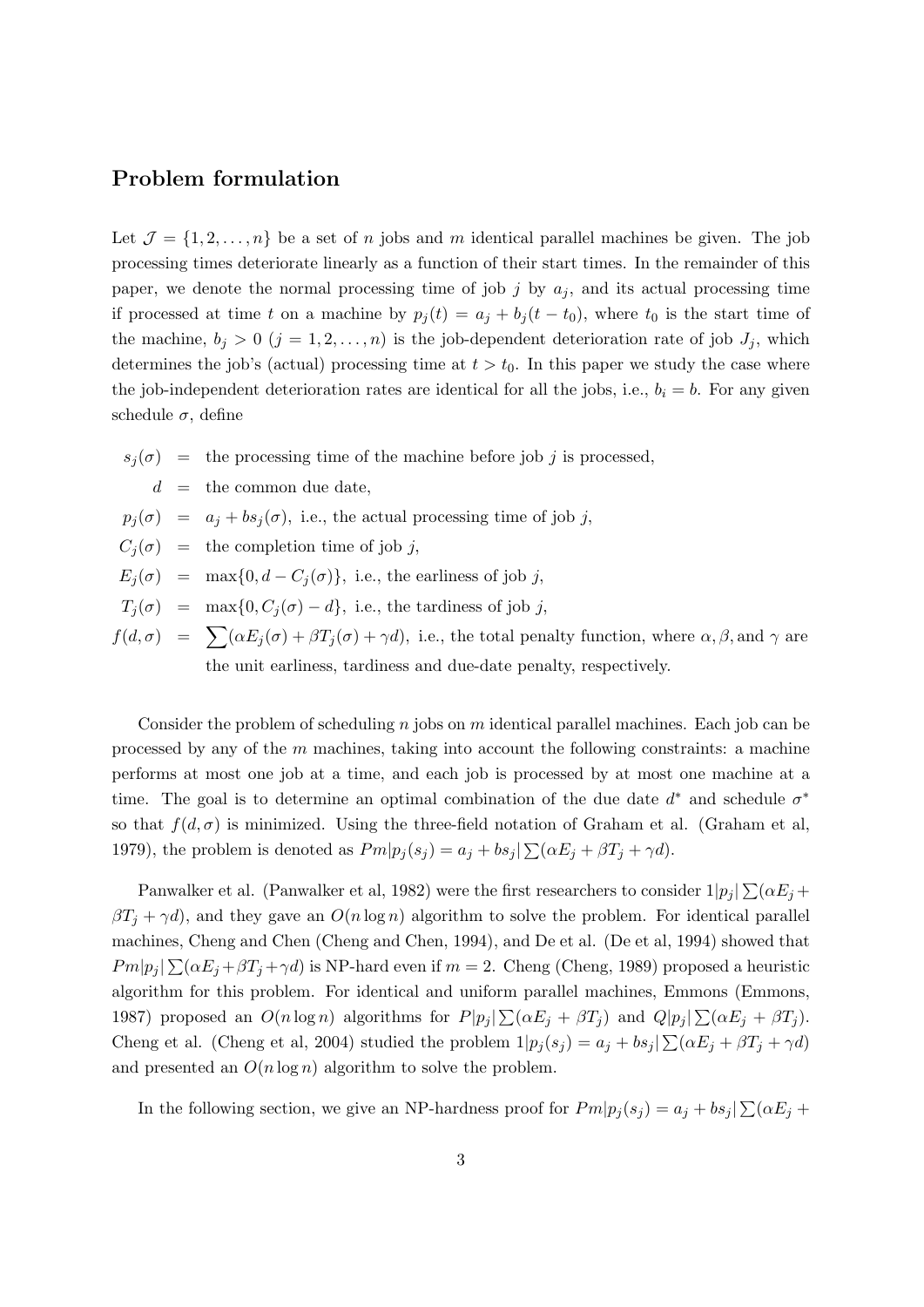$\beta T_i + \gamma d$ ). In Section 4 we develop a polynomial-time algorithm that finds an optimal solution for the problem  $Pm|p_j(s_j) = a_j + bs_j \mid \sum(\alpha E_j + \beta T_j)$ , i.e., when the due-date penalty is 0. In the last section we present a heuristic algorithm to find an approximate solution for  $Pm|p_i(s_i) =$  $a_j + bs_j \geq (\alpha E_j + \beta T_j + \gamma d).$ 

 $\textbf{NP-hardness proof for the problem } P m | p_j(s_j) = a_j + b s_j | \sum (\alpha E_j + \alpha E_j) | p_j(s_j) |$  $\beta T_i + \gamma d$ 

We prove the NP-hardness of the problem  $Pm|p_j = a_j + bs_j| \sum (\alpha E_j + \beta T_j + \gamma d)$  by showing that its corresponding decision problem is NP-complete from a reduction of the PARTITION problem. The PARTITION problem can be stated as follows.

PARTITION: Given a finite set  $A = \{1, 2, ..., n\}$  and a size  $a_j \in Z^+$  for each  $j \in A$ , does there exist a subset  $B \subseteq A$  such that the following holds?

$$
\sum_{j \in B} a_j = \sum_{j \in A \setminus B} a_j = \frac{1}{2} \sum_{j \in A} a_j
$$

**Theorem 1** The problem  $Pm|p_j(s_j) = a_j + bs_j \geq ( \alpha E_j + \beta T_j + \gamma d )$  is NP-hard even when  $m=2$ .

Proof. (i) It is easy to see that the problem is in NP. (ii) We show that PARTITION can be reduced to the problem  $Pm|p_j(s_j) = a_j + bs_j \geq (\alpha E_j + \beta T_j + \gamma d).$ 

Let I be an instance of PARTITION. Without loss of generality, we assume that  $a_1 \le a_2 \le$  $\ldots \leq a_n$  and  $n \geq 4$ . Let  $M = \frac{1}{2}$  $\frac{1}{2} \sum_{j \in A} a_j$ ,  $e = na_n + (n-1)a_{n-1} + ... + a_1$ . We construct a corresponding instance I' of the problem  $Pm|p_j(s_j) = a_j + bs_j \geq (\alpha E_j + \beta T_j + \gamma d)$ : A set  $\mathcal{J} = \{1, \ldots, n\}$  of jobs, a number  $m \in \mathbb{Z}^+$  of machines, a normal processing time  $a_j \in \mathbb{Z}^+$ for each job  $j \in \mathcal{J}$ , job-dependent deterioration rate  $b_j = b = (1 + \frac{1}{a_n^2})^{\frac{1}{2n^4}} - 1$ , three penalties  $\alpha = 1, \beta = ((2M + 1)e + 1)/b, \gamma = 2e/n$  and  $K = (2M + 1)e + 1$ . We show that there exists a subset  $B \subseteq A$  such that  $\sum_{j \in B} a_j = \sum_{i \in A \setminus B} a_i$  for instance I, if and only if there exist a schedule  $\sigma$  and a due-date d such that  $f(d, \sigma) \leq K$ .

(a) If there exists a subset  $B \subseteq A$  such that  $\sum_{j \in B} = \sum_{j \in A \setminus B} a_j$  for instance I, we set  $d = M + \frac{1}{2n^2 a_n}$ , and construct a schedule  $\sigma = (\sigma_1, \sigma_2)$  for instance I' such that all the jobs in B are processed on machine 1 from 0 to  $d$ , and all the remaining jobs are processed on machine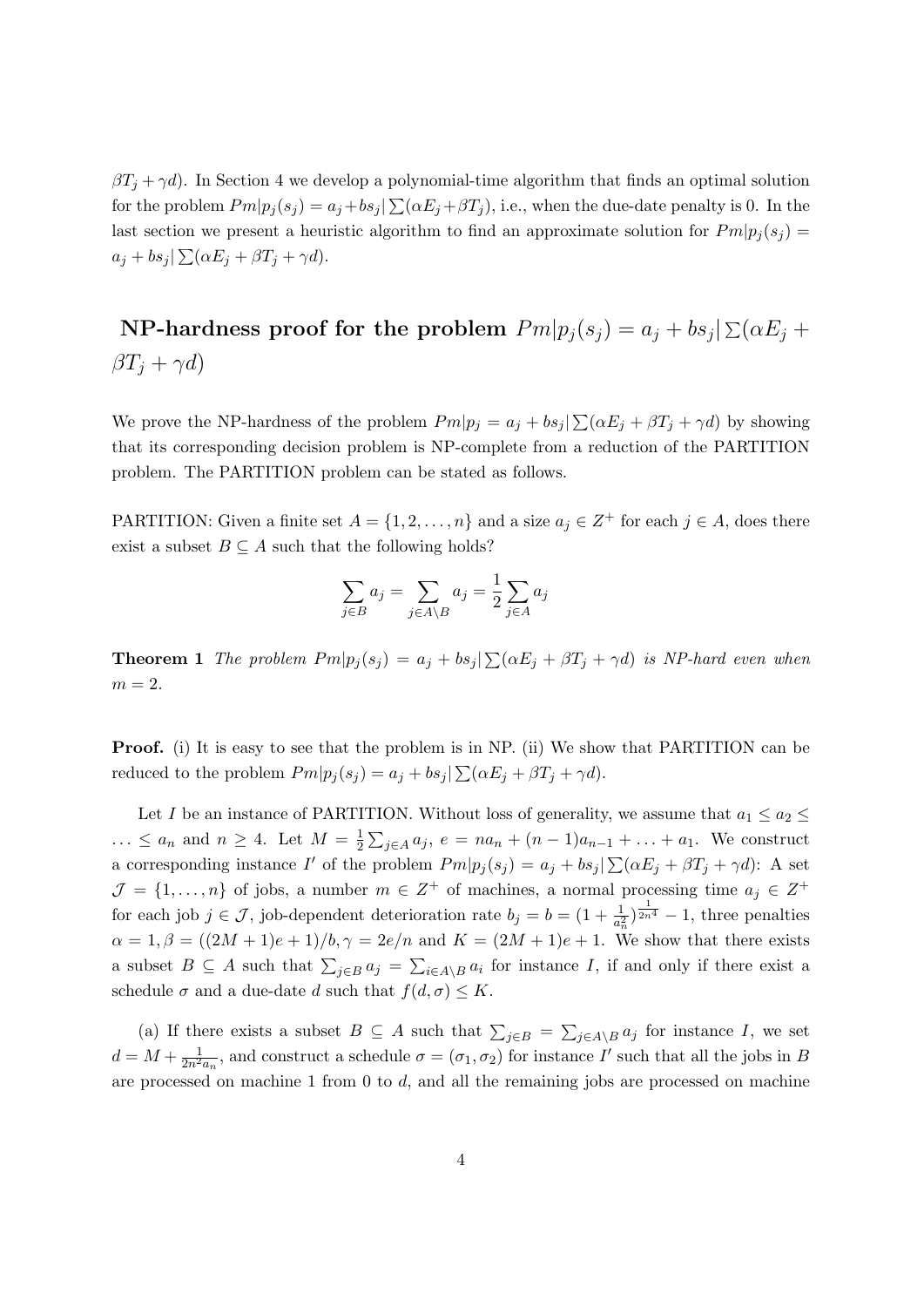2. Then

$$
C_{max} = \max\{a_{\sigma_1(|B|)} + (1+b)a_{\sigma_1(|B|-1)} + \dots + (1+b)^{|B|-1}a_{\sigma_1(1)}, a_{\sigma_2(|A\setminus B|)} + (1+b)a_{\sigma_2(|A\setminus B|-1)} + \dots + (1+b)^{|A\setminus B|-1}a_{\sigma_2(1)}\}\leq \max\{a_{\sigma_1(|B|)} + (1+\frac{1}{2a_n^2n^4})a_{\sigma_1(|B|-1)} + \dots + (1+\frac{|B|-1}{2n^4a_n^2})a_{\sigma_1(1)}), a_{\sigma_2(|A\setminus B|)} + (1+\frac{1}{2a_n^2n^4})a_{\sigma_2(|A\setminus B|-1)} + \dots + (1+\frac{|A\setminus B|-1}{2n^4a_n^2})a_{\sigma_2(1)})\}\leq \sum_{j\in B} a_j + \frac{1}{2n^2a_n}= M + \frac{1}{2n^2a_n} = d.
$$

Clearly, there is no tardy job in  $\sigma$  and

$$
\sum_{j \in \mathcal{J}} E_j \le \sum_{j \in \mathcal{J}} j a_j + \frac{1}{2 n a_n} = e + \frac{1}{2 n a_n}.
$$

So we have

$$
f(d, \sigma) = \sum_{j \in \mathcal{J}} E_j + 2e(M + \frac{1}{n^2 a_n})
$$
  
\n
$$
\leq e + 2Me + \frac{1}{2n a_n} + \frac{2e}{2n^2 a_n}
$$
  
\n
$$
\leq e + 2Me + 1 = K.
$$

(b). If there is no subset  $B \subseteq A$  such that  $\sum_{j \in B} a_j = \sum_{j \in A \setminus B} a_j$ , there is no schedule  $\sigma$ and due-date  $d \in Z^+ \cup \{0\}$  such that  $f(d, \sigma) \leq K$ .

**Claim 1:** If  $f(d, \sigma) \leq K$ , then  $\max_{j \in \mathcal{J}} \{T_j\} \leq b$ .

**Proof.** Suppose that there exists a tardy job j in  $\sigma$  with  $T_j > b$ , then  $f(d, \sigma) \geq \beta T_j > K$ .

**Claim 2:** If  $\max_{j \in \mathcal{J}} \{T_j\} \leq b$  in  $\sigma$ , then  $d \geq M + \frac{1}{2} - b$ .

**Proof.** Since there is no subset  $B \subseteq A$  such that  $\sum_{j \in B} a_j = \sum_{j \in A \setminus B} a_j$  for instance I, all the sizes of A are integers and  $M=\frac{1}{2}$  $\frac{1}{2} \sum_{j \in A} a_j$ , so the maximum completion time of  $\sigma$  is no less than  $M+\frac{1}{2}$  $\frac{1}{2}$ . If  $\max_{j \in \mathcal{J}} \{T_j\} \leq b$ , then  $d \geq M + \frac{1}{2} - b$ .

Suppose there exist a schedule  $\sigma$  and a due-date d such that  $f(d, \sigma) \leq K$ . From Claims 1 and 2,  $\max_{j \in \mathcal{J}} \{T_j\} \leq b$  and  $d \geq M + \frac{1}{2} - b$ . It follows that

$$
f(d, \sigma) = \sum_{j=1}^{n} (\alpha E_j + \beta T_j + \gamma d)
$$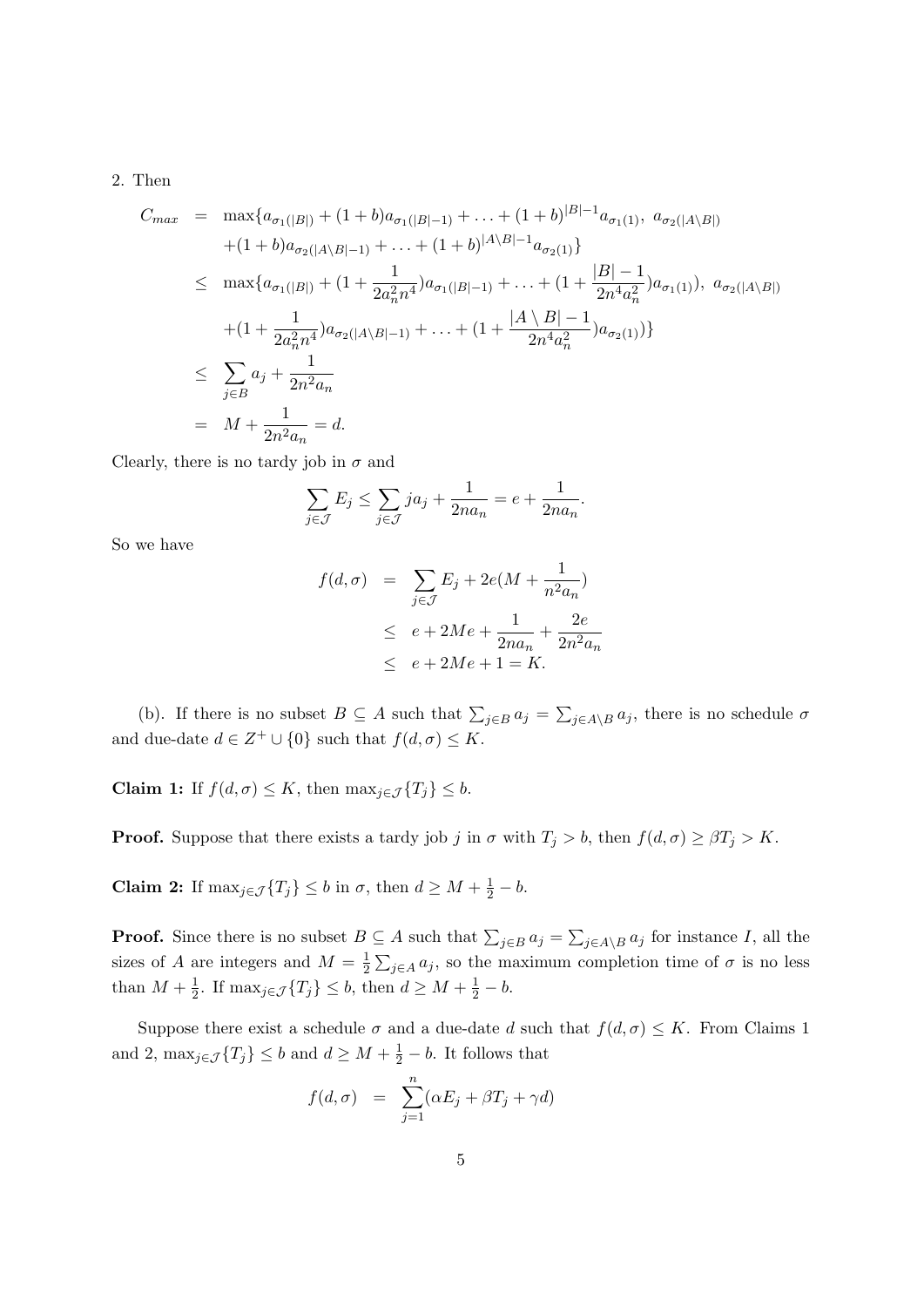> 
$$
2e(M + \frac{1}{2} - b) + (n - 2)a_1
$$
  
\n=  $2eM + e - 2eb + (n - 2)a_1$   
\n $\geq 2eM + e - \frac{1}{n^2 a_n} + (n - 2)a_1$   
\n $\geq K.$ 

This leads to a contradiction. So the assumption cannot hold and the correctness of (b) is established. Combining (i) and (ii), we have shown that the problem  $Pm|p_j = a_j + bs_j \geq (\alpha E_j + \alpha E_j)$  $\beta T_j + \gamma d$ ) is NP-hard.

A polynomial-time algorithm for the problem  $Pm|p_j(s_j) = a_j +$  $bs_j \vert \Sigma(\alpha E_j + \beta T_j)$ 

We first present some elementary results.

Lemma 2 There exists an optimal schedule in which the machines are not idle between the processing of the jobs.

**Lemma 3** ( Alidaee and Ahmadian, 1993) Let  $\sigma$ ,  $\pi$  and d be an optimal schedule, the optimal processing times and the optimal due-date for the single machine case, respectively. If the value of the common due-date  $d$  is increased to  $d_1$ , then the value of the objective function remains the same where the schedule starts at time  $\Delta = d_1 - d$  with  $\sigma, \pi, d_1$  as the optimal schedule, the processing times and the common due-date, respectively.

**Lemma 4** ( Cheng et al, 2004) Let  $\sigma$  be any specified sequence for a single machine. There exists an optimal due-date equal to  $C_{\sigma(K)}$ , where K is the smallest integer greater than or equal to  $(n\beta)/(\alpha + \beta)$ , and exactly K jobs will be non-tardy.

**Lemma 5** For any given schedule  $\sigma$ , an optimum common due-date d will coincide with the completion time of some job on each of the machines.

**Proof.** For any specific machine this result follows from Lemma 4. Let  $\sigma = (\sigma_1, \ldots, \sigma_m)$  be a schedule for the m machines, and let  $d = max{d_i : 1 \le i \le m}$ , where  $d_i$  is the optimal due-date for the set of jobs scheduled on machine i  $(i = 1, \ldots, m)$ . Using Lemmas 3 and 4, the proof follows from the fact that we can increase the due-date and the start time of the schedule for any given machine without affecting the optimal value of the total cost. П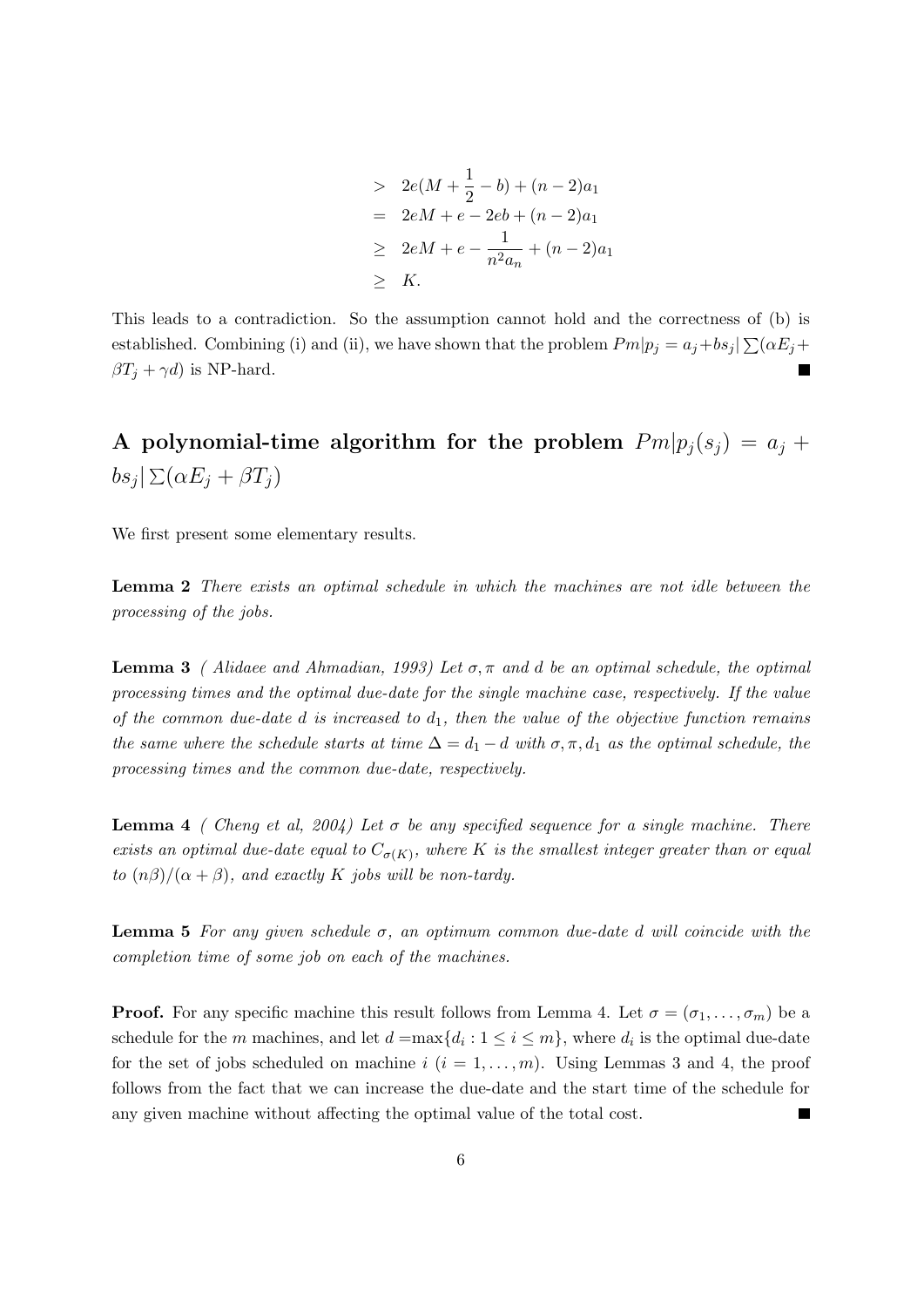For any given schedule  $\sigma = (\sigma_1, \ldots, \sigma_m)$ , let  $n_i$  be the number of jobs scheduled on machine  $i$   $(i = 1, \ldots, m)$ , then  $d_i = C_{\sigma_i(K_i)}$  is the optimal due-date for the set of jobs scheduled on machine *i*, where  $K_i = \lceil \frac{n_i \beta}{\alpha + \beta} \rceil$ . For notational convenience, we define the following:

$$
m_{i,k_i} = \begin{cases} \n\begin{cases} \n\begin{aligned} \n\begin{aligned} \n\begin{aligned} \n\begin{aligned} \n\begin{aligned} \n\begin{aligned} \n\begin{aligned} \n\begin{aligned} \n\begin{aligned} \n\end{aligned} \n\end{aligned} \\
\end{aligned} \\
\end{aligned} \\
\begin{aligned} \n\begin{aligned} \n\begin{aligned} \n\begin{aligned} \n\begin{aligned} \n\begin{aligned} \n\begin{aligned} \n\begin{aligned} \n\end{aligned} \n\end{aligned} \\
\end{aligned} \\
\begin{aligned} \n\begin{aligned} \n\begin{aligned} \n\begin{aligned} \n\begin{aligned} \n\begin{aligned} \n\begin{aligned} \n\begin{aligned} \n\begin{aligned} \n\end{aligned} \n\end{aligned} \\
\end{aligned} \\
\end{aligned} \\
\end{aligned} \\
\begin{aligned} \n\begin{aligned} \n\begin{aligned} \n\begin{aligned} \n\begin{aligned} \n\begin{aligned} \n\begin{aligned} \n\begin{aligned} \n\begin{aligned} \n\end{aligned} \n\end{aligned} \\
\end{aligned} \\
\end{aligned} \\
\begin{aligned} \n\begin{aligned} \n\begin{aligned} \n\begin{aligned} \n\begin{aligned} \n\begin{aligned} \n\begin{aligned} \n\begin{aligned} \n\begin{aligned} \n\end{aligned} \n\end{aligned} \\
\end{aligned} \\
\end{aligned} \\
\begin{aligned} \n\begin{aligned} \n\begin{aligned} \n\begin{aligned} \n\begin{aligned} \n\begin{aligned} \n\begin{aligned} \n\begin{aligned} \n\begin{aligned} \n\end{aligned} \\
\end{aligned} \\
\end{aligned} \\
\end{aligned} \\
\end{aligned} \\
\begin{aligned} \n\begin{aligned} \n\begin{aligned} \n\begin{aligned} \n\begin{aligned} \n\begin{aligned} \n\begin{aligned} \n\begin{aligned} \n\begin{aligned} \n\begin{aligned} \n\begin{aligned} \n\begin{aligned} \n\begin{aligned} \n\end{aligned} \\
\end{aligned} \\
\end{aligned} \\
\end{aligned} \\
\begin{aligned} \n\begin{aligned} \n\begin{aligned} \n\begin{aligned} \n\begin{aligned} \n\begin{aligned} \n\begin{aligned} \n\begin{aligned} \n\begin{aligned} \n\begin{aligned} \n\begin{aligned} \n\begin{aligned} \n\begin{aligned} \n\begin{aligned} \
$$

For  $1 \leq j \leq n, 1 \leq i \leq m$ , let

$$
c_{j,(i,k_i)} = (\alpha(k_i - 1) + m_{i,k_i+1})a_j \qquad \text{if } 1 \le k_i \le K_i
$$
  

$$
c_{j,(i,k_i)} = (\beta(n_i + 1 - k_i) + m_{i,k_i+1})a_j \qquad \text{if } K_i + 1 \le k_i \le n_i.
$$

Introducing  $d = \max\{C_{\sigma_i(K_i)} : i = 1, \ldots, m\}$ , we get

$$
f(d, \sigma) = \sum_{i=1}^{m} \left( \sum_{k_i=1}^{K_i} \alpha(k_i - 1) p_{\sigma_i(k_i)} + \sum_{k_i=K_i+1}^{n_i} \beta(n_i + 1 - k_i) p_{\sigma_i(k_i)} \right)
$$
  
\n
$$
= \sum_{i=1}^{m} \left( \sum_{k_i=1}^{K_i} \alpha(k_i - 1) (a_{\sigma_i(k_i)} + ba_{\sigma_i(k_i-1)} + \dots + b(1 + b)^{k_i-2} a_{\sigma_i(1)}) + \sum_{k_i=K_i+1}^{n_i} \beta(n_i + 1 - k_i) (a_{\sigma_i(k_i)} + ba_{\sigma_i(k_i-1)} + \dots + b(1 + b)^{k_i-2} a_{\sigma_i(1)}))
$$
  
\n
$$
= \sum_{i=1}^{m} \left( \sum_{k_i=1}^{K_i} (\alpha(k_i - 1) + m_{i,k_i+1}) a_{\sigma_i(k_i)} + \sum_{k_i=K_i+1}^{n_i} (\beta(n_i + 1 - k_i) + m_{i,k_i+1}) a_{\sigma_i(k_i)}) \right)
$$
  
\n
$$
= \sum_{i=1}^{m} \sum_{k_i=1}^{n_i} c_{\sigma_i(k_i), (i,k_i)}.
$$

Define  $A = \{(n_1, n_2, \ldots, n_m) : n_i$  is an integer such that  $1 \leq n_i \leq n-m$  and  $\sum_{i=1}^{m} n_i = n\}$ . For any  $(n_1, \ldots, n_m) \in A$ , introduce the variable  $x_{j,(i,k_i)}$   $(1 \leq i \leq m, 1 \leq j \leq n, 1 \leq k_i \leq n_i)$ such that  $x_{j,(i,k_i)} = 1$  if job j is sequenced  $k_i$ th on machine i, and  $x_{j,(i,k_i)} = 0$  otherwise. We can easily show that the restricted problem  $P|p_j(s_j) = a_j + bs_j| \sum (\alpha E_j + \beta T_j)$  with  $n_i$  jobs scheduled on machine  $i$  is equivalent to the following weighted bipartite matching problem:

Minimize 
$$
\sum_{j} \sum_{(i,k_i)} c_{j,(i,k_i)} x_{j,(i,k_i)}
$$
  
(P) s.t. 
$$
\sum_{(i,k_i)} x_{j,(i,k_i)} = 1 \quad j = 1,...,n
$$

$$
\sum_{j} x_{j,(i,k_i)} = 1 \quad i = 1,...,m; k_i = 1,...,n_i
$$

$$
x_{j,(i,k_i)} \in \{0,1\} \quad j = 1,...,n; i = 1,...,m; k_i = 1,...,n_i
$$

.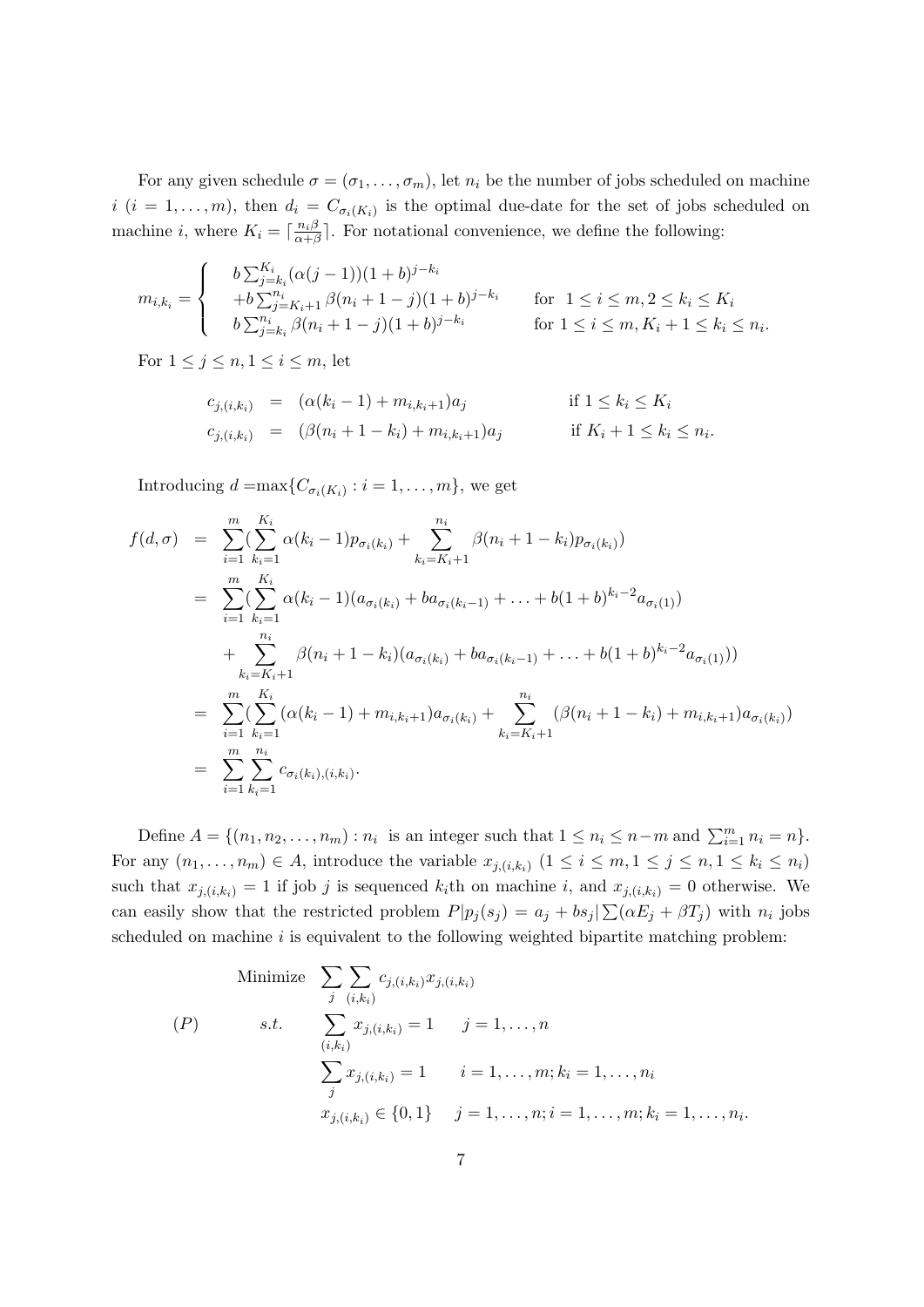Note that  $f(d, \sigma)$  is a weighted sum of  $a_j$  values. Number the jobs such that  $a_1 \geq \ldots \geq a_n$ . In the matching procedure, we consider the jobs in the order  $1, 2, \ldots, n$  and match the current job with the smallest available weight. The weight is chosen from a priority queue of the smallest available weights. Since we need  $O(n \log n)$  time to arrange the jobs in nonincreasing order of  $a_i$ , the matching procedure runs in  $O(n \log n)$  time.

#### Algorithm A

Step 1. Construct  $A = \{(n_1, n_2, \ldots, n_m) : n_i$  is an integer such that  $1 \leq n_i \leq n-m$  and  $\sum_{i=1}^{m} n_i = n$ .

Step 2. For any  $(n_1, \ldots, n_m) \in A$ , solve the corresponding weighted bipartite matching problem  $(P)$ . Let  $g(n_1,\ldots,n_m) = \min\{\sum_j \sum_{(i,k_i)} c_{j,(i,k_i)} x_{j,(i,k_i)}\}, \sigma(n_1,\ldots,n_m)$  be the corresponding schedule, and  $d(n_1,\ldots,n_m) = \max\{C_{\sigma_i(K_i)} : i = 1,\ldots,m\}$ . If  $C_{\sigma_i(K_i)} < d(n_1,\ldots,n_m)$ , we change the start time of machine i to  $d(n_1, \ldots, n_m) - C_{\sigma_i(K_i)}$ .

Step 3. Compute  $\text{Min}\{g(n_1, ..., n_m) : (n_1, ..., n_m) \in A\}$ . Let  $g(n_1^*, ..., n_m^*) = \text{Min}\{g(n_1, ..., n_m)\}$  $n_m$ | $(n_1, \ldots, n_m) \in A$ ,  $\sigma^*$  be the corresponding optimal schedule for the restricted problem  $P|p_i = a_i + bs_i| \sum (\alpha E_i + \beta T_i)$  with  $n_i^*$  jobs scheduled on machine *i*.

Step 4. Let  $d = d(n_1^*, \ldots, n_m^*), \sigma = \sigma^*, f(d, \sigma) = g(n_1^*, \ldots, n_m^*).$  Output  $d, \sigma, f(d, \sigma)$ .

To evaluate the complexity of the algorithm, we first note that for any  $(n_1, \ldots, n_m) \in A$ , the corresponding weighted bipartite matching problem can be implemented to run in  $O(n \log n)$ time. The total computational effort to solve the problem amounts to  $O(n^{m+1} \log n)$ .

**Theorem 6** Algorithm A computes in  $O(n^{m+1} \log n)$  time an optimal solution for the problem  $Pm|p_j(s_j) = a_j + bs_j \mid \sum(\alpha E_j + \beta T_j).$ 

# A heuristic algorithm for  $Pm[p_j(s_j) = a_j + bs_j] \sum (\alpha E_j + \beta T_j + \gamma d)$

In this section we give a heuristic algorithm for  $Pm|p_j(s_j) = a_j + bs_j \geq (\alpha E_j + \beta T_j + \gamma d)$ .

#### Heuristic Algorithm  $\beta$

Step 1. Set  $l = \lceil \frac{n}{m} \rceil$  $\frac{n}{m}$ . Step 2. Set  $K = \lceil \frac{l(\beta - \gamma)}{\alpha + \beta} \rceil$  $\frac{\left(\beta-\gamma\right)}{\alpha+\beta}$ .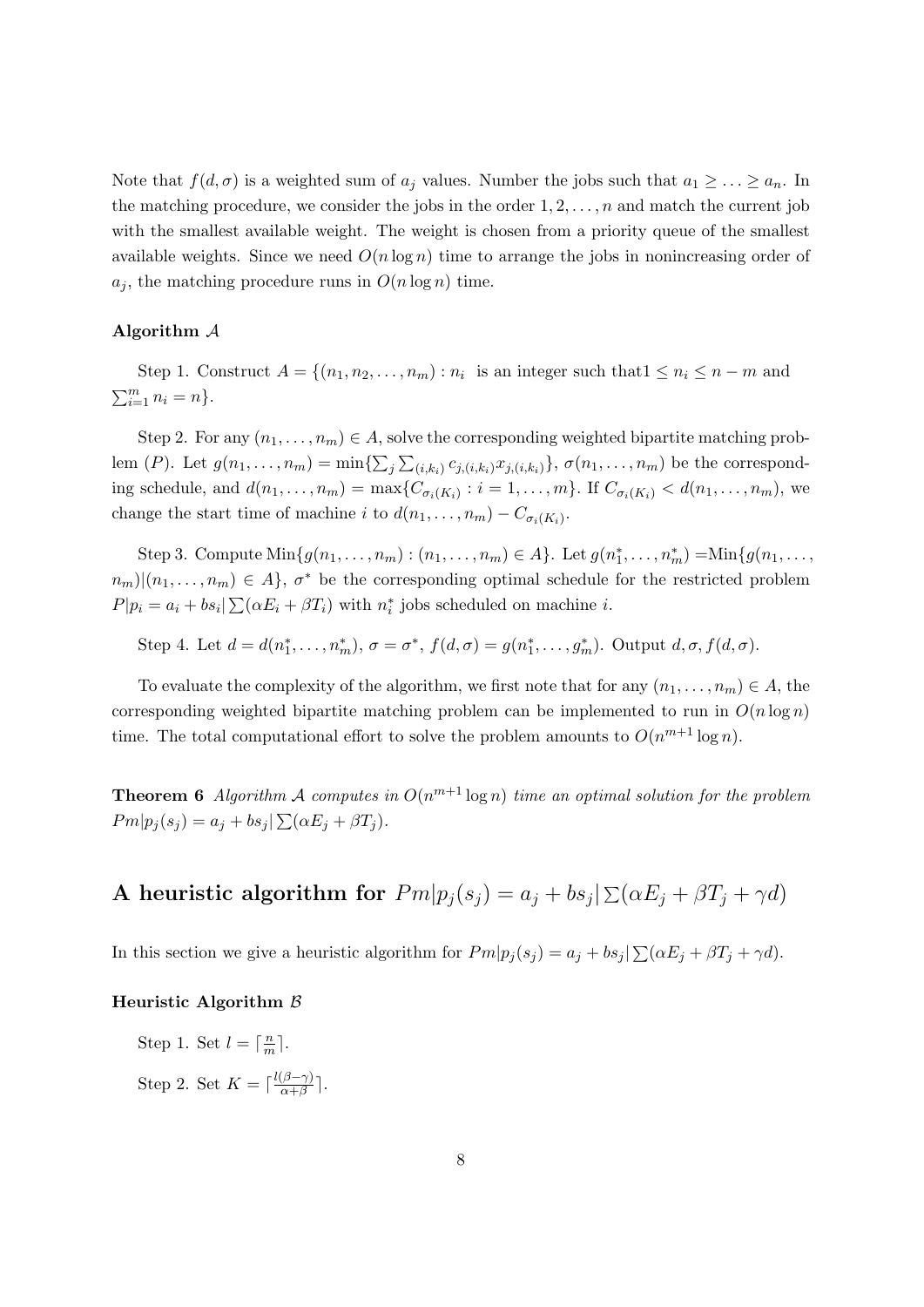Step 3. Set 
$$
m_k = \begin{cases} b \sum_{j=k}^{K} (\alpha(j-1) + l\gamma)(1+b)^{j-k} \\ + b \sum_{j=K+1}^{l} \beta(l+1-j)(1+b)^{j-k} & \text{for } 2 \le k \le K \\ b \sum_{j=k}^{l} \beta(l+1-j)(1+b)^{j-k} & \text{for } K+1 \le k \le l. \end{cases}
$$

For  $1 \leq i \leq m, 1 \leq j \leq n$ , let

$$
c_{j,(i,k)} = (\alpha(k-1) + l\gamma + m_{k+1})a_j
$$
 for  $1 \le k \le K$   

$$
c_{j,(i,k)} = (\beta(l+1-k) + m_{k+1})a_j
$$
 for  $K+1 \le k \le l$ .

Step 4. Solve the weighted bipartite matching problem:

Minimize 
$$
\sum_{j} \sum_{(i,k)} c_{j,(i,k)} x_{j,(i,k)}
$$
  
\n
$$
(P_1) \quad s.t. \quad \sum_{(i,k)} x_{j,(i,k)} = 1 \quad j = 1, ..., n
$$
\n
$$
\sum_{j} x_{j,(i,k)} \le 1 \quad i = 1, ..., m; k = 1, ..., l
$$
\n
$$
x_{j,(i,k)} \in \{0, 1\} \quad j = 1, ..., n; i = 1, ..., m; k = 1, ..., l.
$$

Step 5. A job sequence  $\sigma^*$  is generated by assigning job j kth on machine i if  $(P_1)$  has an optimal solution  $x^*$  with  $x^*_{j,(i,k)} = 1$ . Calculate the completion times of the jobs in  $\sigma^*$  and re-index the jobs in non-decreasing order of  $C_i$ , i.e.,  $C_1 \leq C_2 \leq \ldots \leq C_n$ . Set  $d^* = C_r$ , where  $r = \lceil \frac{n(\beta - \gamma)}{\alpha + \beta} \rceil$  $\frac{(\beta-\gamma)}{\alpha+\beta}$ ].

Step 6. For every machine *i*, compute  $C_{\sigma_i^*(q)}$ , where  $q = \lceil \frac{l\beta}{\alpha + 1} \rceil$  $\frac{l\beta}{\alpha+\beta}$ . If  $C_{\sigma_i^*(q)} < d^*$ , we change the start time of machine *i* to  $d^* - C_{\sigma_i^*(q)}$ .

Step 7. Evaluate  $f(d^*, \sigma^*) = \sum (\alpha E_j(\sigma^*) + \beta T_j(\sigma^*) + \gamma d^*).$ 

For the sake of clarity, we illustrate Heuristic Algorithm  $\beta$  with an example. We consider a problem of scheduling  $n = 5$  jobs on  $m = 2$  machines. The job normal processing times are given as  $a_1 = 1, a_2 = 2, a_3 = 3, a_4 = 4$ , and  $a_5 = 5$ . The job-independent deterioration  $b = 1$ . The penalty costs are  $\alpha = 2, \beta = 4$ , and  $\gamma = 1$ . Applying Heuristic Algorithm B yields the following sequence  $\sigma^* = (\sigma_1^*, \sigma_2^*), \sigma_1^* = (1, 2, 4), \sigma_2^* = (3, 5)$ . In Step 5,  $C_1 = 1$ (job 1),  $C_2 = 3$  (job 3),  $C_3 = 4$  (job 2),  $C_4 = 8$  (job 5),  $C_5 = 12$  (job 4). Since  $r = \lceil \frac{5(4-1)}{2+4} \rceil = 3$ , set  $d^* = C_3 = 4$ . Evaluate  $f(d^*, \sigma^*) = 88$ . It is interesting to note that  $\sigma$  is an optimal sequence for this problem. Table 1 shows the results of 9 test runs. It is noted that, for each of the test instances, the heuristic solution is close to the optimal solution.

Table 1. Computational results for Heuristic Algorithm  $\beta$  (each entry represents 9 randomly generated examples, and Error ratio= $\frac{\text{Heuristic solution}}{\text{Optimal solution}}$ .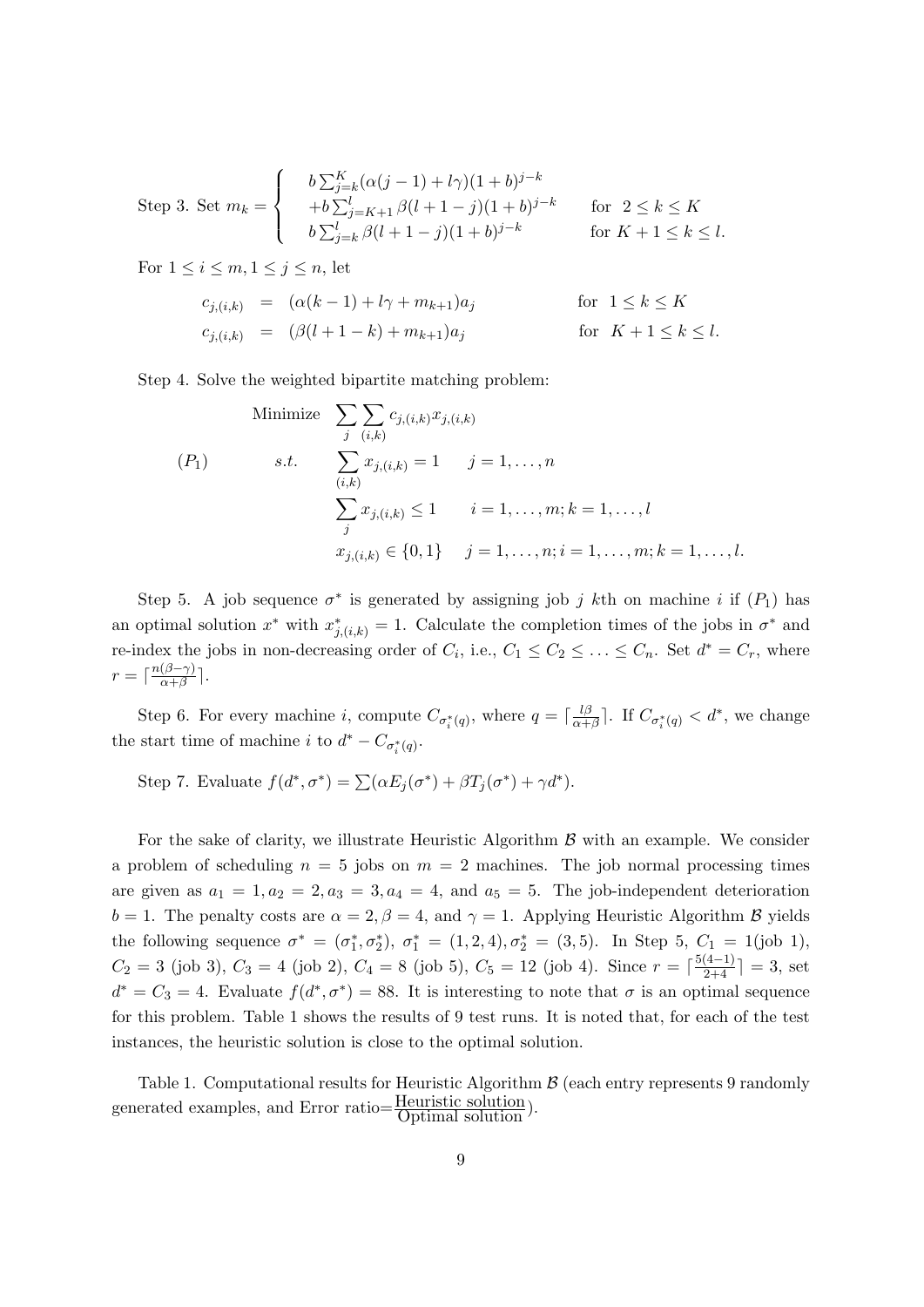| Job number $n$      |  |                                 |  |       |       |
|---------------------|--|---------------------------------|--|-------|-------|
| Machine number $m2$ |  |                                 |  |       |       |
| Error ratio         |  | 1.064 1.151 1.216 1 1.003 1.052 |  | 1.024 | 1.124 |

# Conclusions

We considered the problem of assigning a common due-date and scheduling  $n$  deteriorating jobs on m identical parallel machines. The objective is to minimize the sum of the due-date, earliness and tardiness penalties. We showed that the problem is NP-hard even  $m = 2$ . We presented a heuristic algorithm to find near-optimal solutions for the problem. For the problem with the due-date penalty being 0, we gave a polynomial-time algorithm. Due to deterioration of the job processing times, it is difficult to apply the standard dynamic programming approach to solve the problem. Thus, whether the problem is pseudopolynomially solvable or strongly NP-hard remains open, which is an interesting topic for future research.

Acknowledgments This research was supported in part by The Hong Kong Polytechnic University under grant number G-YW81. L.Y. Kang was also supported by the National Natural Science Foundation of China(10571117).

# References

Alidaee B and Ahmadian A (1993). Two parallel machine sequencing problems involving controllable job processing times. European Journal of Operational Research 70: 335-341.

Bachman A and Janiak A (2000). Minimizing maximum lateness under linear deterioration. European Journal of Operational Research 126: 557-566.

Bachman A, Janiak A and Kovalyov MY (2002). Minimizing the total weighted completion time of deteriorating jobs. Information Processing Letters 81: 81-84.

Baker KR and Scudder GD (1990). Sequencing with earliness and tardiness penalities: a review. Operations Research 38: 22-36.

Browne S and Yechiali U (1990). Scheduling deteriorating jobs on a single processor. Operations Research 38: 495-498.

Cheng TCE (1989). A heuristic for common due-date assignment and job scheduling on parallel machines. Journal of the Operational Research Society 40: 1129-1135.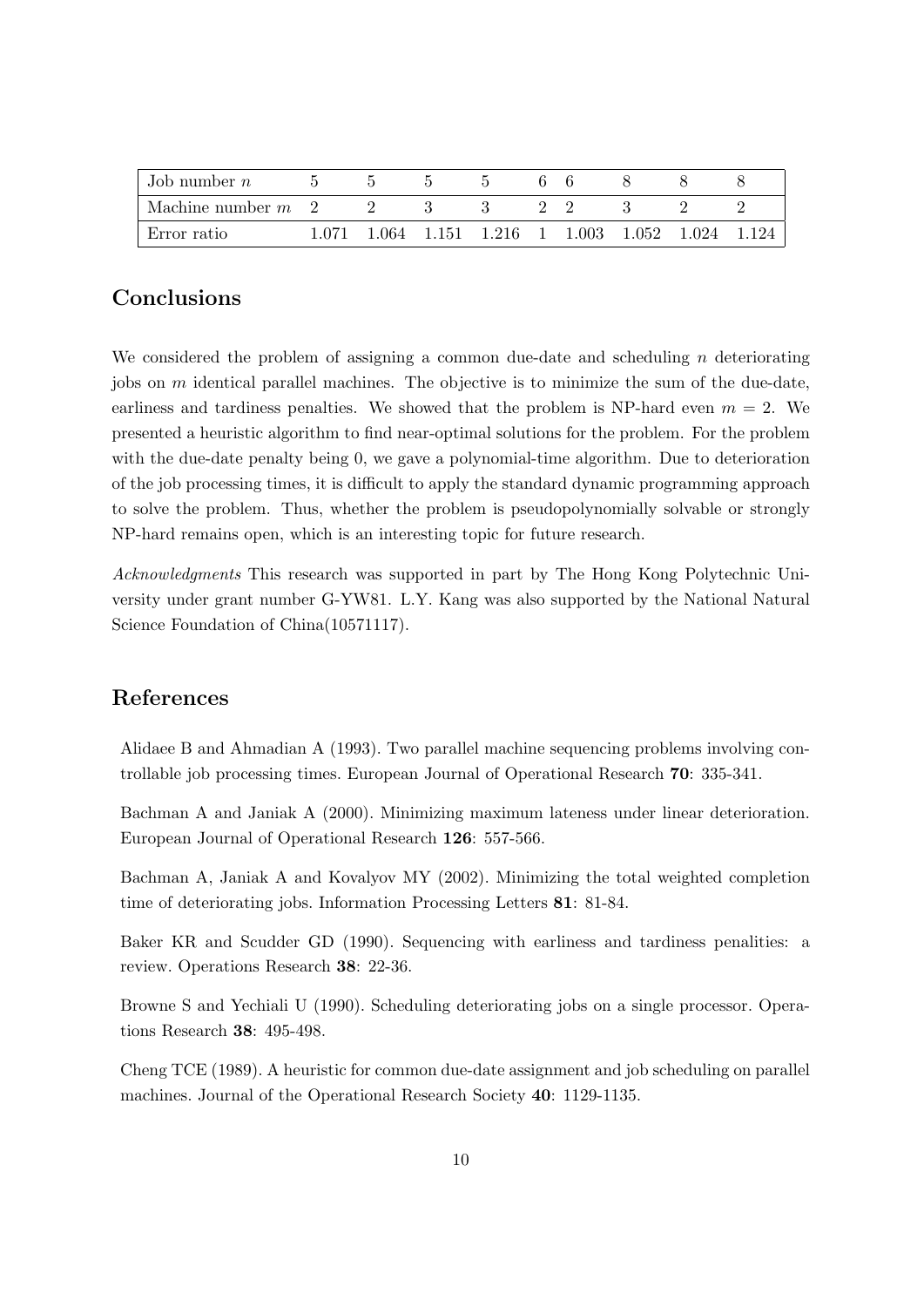Cheng TCE and Chen ZL (1994). Parallel-machines scheduling problems with earliness and tardiness penalties. Journal of the Operational Research Society 45: 685-695.

Cheng TCE, Chen ZL and Shakhlevich NV (2002). Common due date assignment and scheduling with ready times. Computers and Operations Research 29: 1957-1967.

Cheng TCE, Kang LY and Ng CT (2004). Due-date assignment and single machine scheduling with deteriorating jobs. Journal of the Operational Research Society **55**: 198-203.

Cheng TCE , Ding Q and Lin BMT (2004). A concise survey of scheduling with time-dependent processing times. European Journal of Operational Research 152: 1-13.

Cheng TCE and Ding Q (2000). Single machine scheduling with deadlines and increasing rates of processing times, Acta Informatica 36, 673-692.

De P, Ghosh JB and Wells CE (1994). Due-date assignment and early/tardy scheduling on identical parallel machines. Naval Research Logistics 41: 17-32.

Emmons H (1987). Scheduling to a common due date on parallel uniform processors. Naval Research Logistics Quarterly 34: 803-810.

Gordon VS, Porth JM and Chu CB (2002<sup>a</sup>). Asurvey of the state-of-art of common due date assignment and scheduling research, European Journal of Operational Research 139: 1-25.

Gordon VS, Porth JM and Chu CB  $(2002^b)$ . Due date assignment and scheduling: SLK, TWK and other due date assignment models. Production Planning and Control 13: 117-132.

Graham RL, Lawler EL, Lenstra JK, and Rinnooy Kan AHG (1979). Optimization and approximation in deterministic sequencing and scheduling: a survey. Annals of Discrete Mathematics 5: 287-326.

Hsieh YC and Bricker DL (1997). Scheduling linearly deteriorating jobs on multiple machines. Computers and Industrial Engineering 32: 727-734.

Kubiak W and van de Velde SL (1998). Scheduling deteriorating jobs to minimize makespan. Naval Research Logistics 45: 511-523.

Kunnathur AS and Gupta SK (1990). Minimizing the makespan with late start penalties added to processing times in a single facility scheduling problem. European Journal of Operational Research 47: 56-64.

Mosheiov G (1996). ∧-shaped polices to schedule deteriorating jobs. Journal of the Operational Research Society 47: 1184-1191.